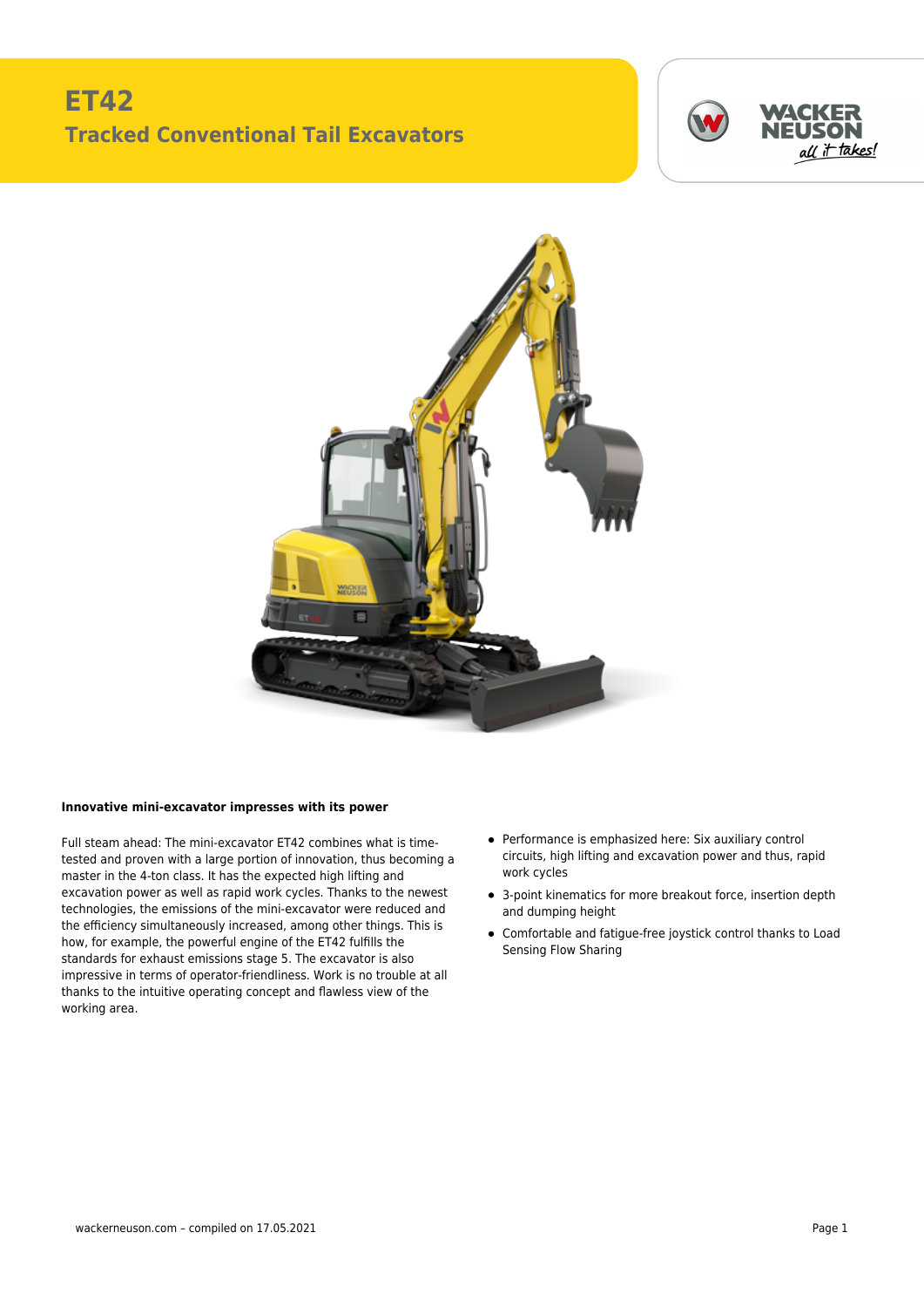## ET42 Technical specifications

| <b>Operating data</b>                                                       |                                      |
|-----------------------------------------------------------------------------|--------------------------------------|
| Shipping weight                                                             | 3,817 - 4,609 kg                     |
| Operating weight                                                            | 4,032 - 4,824 kg                     |
| Biting force max. short dipper stick                                        | 20.8 kN                              |
| Breakout force max. bucket edge (ISO 6015), fix mounted + high power bucket | 43.8 kN                              |
| Digging depth max.                                                          | 3,544 mm                             |
| $L \times W \times H$                                                       | 5,146 x 1,750 x 2,494 mm             |
| <b>Engine / Motor</b>                                                       |                                      |
| Engine / Motor manufacturer                                                 | Perkins diesel engine                |
| Engine / Motor type                                                         | 403J-E17T                            |
| Engine / Motor                                                              | Water-cooled 3-cylinder turbo engine |
| Emission standards stage                                                    | 5                                    |
| Displacement                                                                | $1,662$ cm <sup>3</sup>              |
| RPM / speed                                                                 | 2,000 rpm                            |
| Engine performance                                                          | 32.5 kW                              |
| <b>Battery</b>                                                              | 77 Ah                                |
| Fuel tank capacity                                                          | 80                                   |
| Voltage                                                                     | 12 V                                 |
| <b>Hydraulic system</b>                                                     |                                      |
| Duty pump                                                                   | 1 axial piston pump                  |
| Flow rate Max.                                                              | 90 l/min                             |
| Operating pressure for working and driving hydraulics                       | 245 bar                              |
| Operating pressure Slewing gear                                             | 206 bar                              |
| RPM / speed Revolving superstructure                                        | 9 rpm                                |
| <b>Undercarriage</b>                                                        |                                      |
| Travel speed Max.                                                           | 4.8 km/h                             |
| Chain width                                                                 | 350 mm                               |
| Ground clearance                                                            | 300 mm                               |
| <b>Dozer Blade</b>                                                          |                                      |
| Width                                                                       | 1,750 mm                             |
| Height                                                                      | 345 mm                               |
| Stroke Above subgrade                                                       | 420 mm                               |
| Stroke Below subgrade                                                       | 520 mm                               |
| <b>Sound level</b>                                                          |                                      |
| Sound level (LwA)                                                           | 97 dB(A)                             |
| Cabin - specified sound pressure level LpA                                  | 76 dB(A)                             |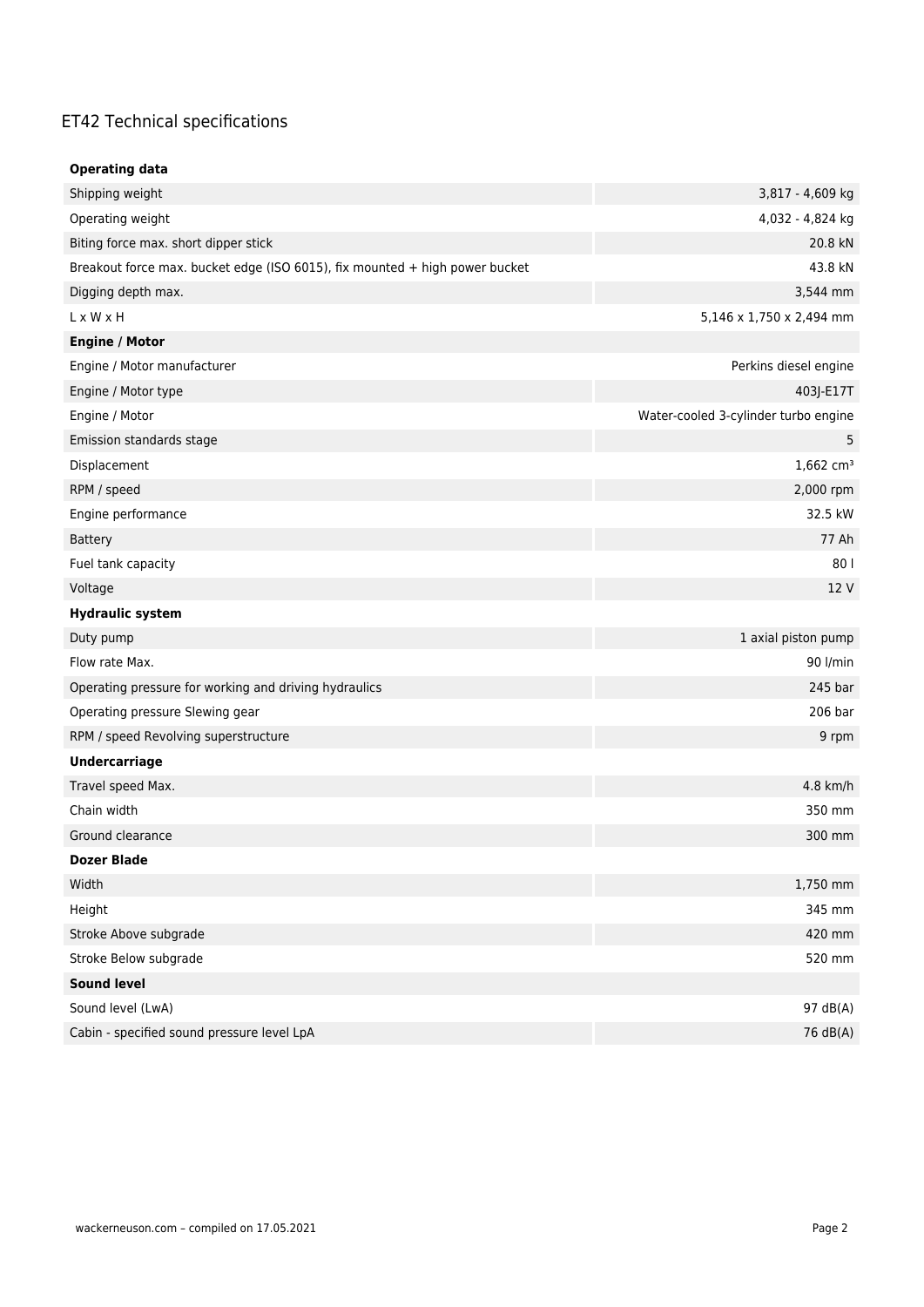## ET42 Dimensions



| Α1             | Height                                    | 2,494 mm |
|----------------|-------------------------------------------|----------|
| A2             | Height With rotating beacon               | 2,608 mm |
| B1             | Width Revolving superstructure            | 1,720 mm |
| B <sub>2</sub> | Width Cab                                 | 980 mm   |
| B <sub>3</sub> | Width Travel gear                         | 1,750 mm |
| <b>B4</b>      | Width Dozer blade                         | 1,750 mm |
| C              | Transport length Max., short dipper stick | 5,146 mm |
| C              | Transport length Max., long dipper stick  | 5,152 mm |
| D              | Digging depth max. Short shovel arm       | 3,344 mm |
| D              | Digging depth max. Long dipper stick      | 3,544 mm |
| E1             | Insertion depth Max., short dipper stick  | 2,114 mm |
| E <sub>2</sub> | Insertion depth Max., long dipper stick   | 2,293 mm |
| F1             | Insertion height Max., short shovel arm   | 5,210 mm |
| F <sub>2</sub> | Insertion height Max., long shovel arm    | 5,340 mm |
| G1             | Dump height max. Short dipper stick       | 3,573 mm |
| G <sub>2</sub> | Dump height max. Long shovel arm          | 3,703 mm |
| H1             | Digging radius max. Short shovel arm      | 5,489 mm |
| H <sub>2</sub> | Digging radius max. Long shovel arm       | 5,678 mm |
| $ 1\rangle$    | Range Max., short shovel arm              | 5,376 mm |
| 12             | Range Max., long dipper stick             | 5,570 mm |